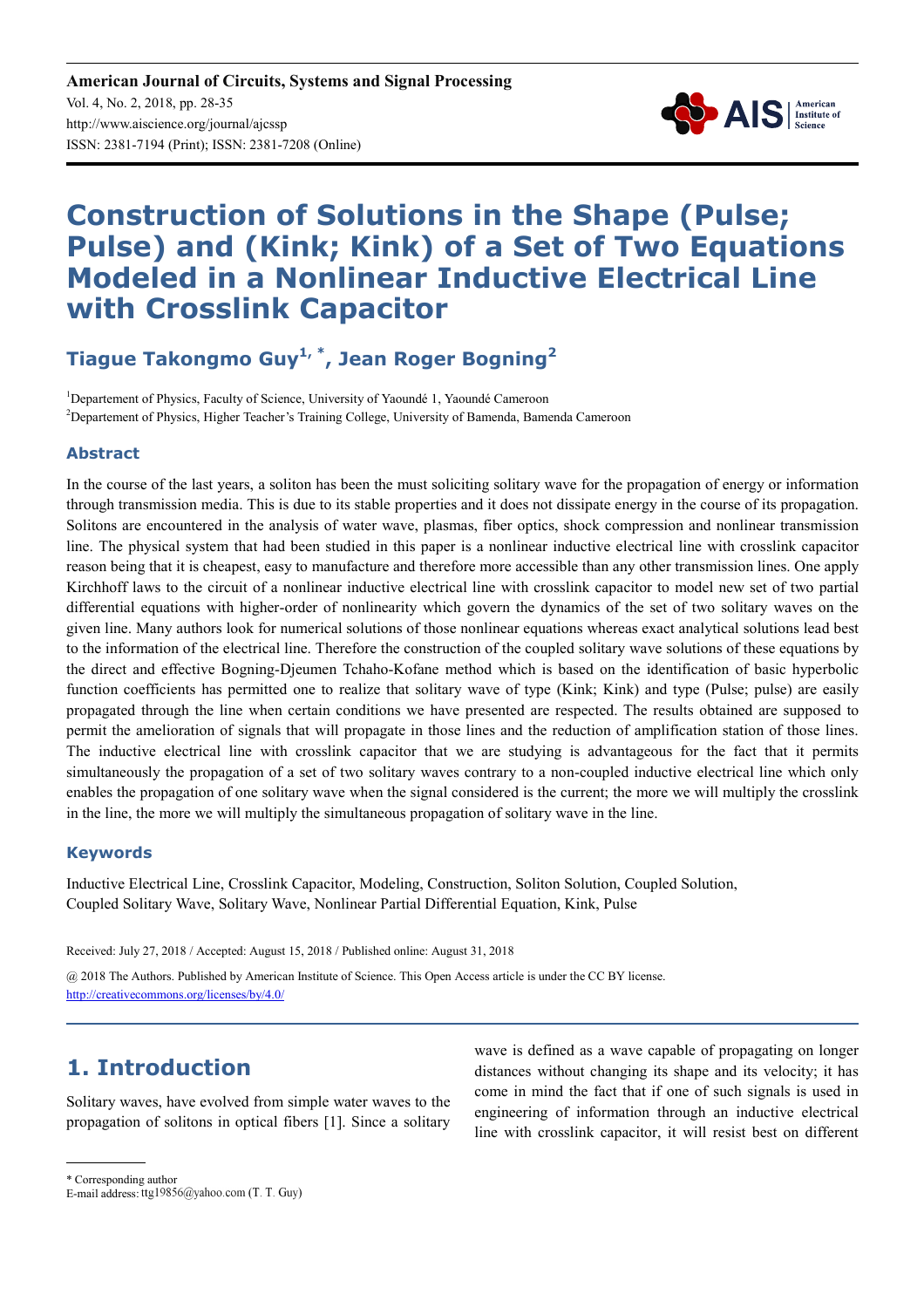dissipation factors. In this effect, one has decided to render definitions of nonlinear magnetic flux linkage of inductors constituting the two nonlinear parts linked through the capacitors in the said line. Then, one has applied them to model new set of two nonlinear partial differential equations, which govern the dynamics of a coupled solitary wave in the given line. In order to construct exact coupled solitary wave solutions of every set of two nonlinear partial differential equations obtained, we rely first on methods presented in [2- 15]. Furthermore, one has decided to adopt the new Bogning-Djeumem Tchaho-Kofane method [16-21] reason being that it facilitates the construction of a solitary wave solution by identification of the basic hyperbolic function coefficients of nonlinear partial differential equations in a direct and effective manner. Having solved the equations, we have come up with solitary wave solutions of type (Kink; Kink) and type (Pulse; Pulse). The work presented in this paper is partitioned as follows: In part 2, we present a general modeling of a nonlinear inductive electrical line with crosslink capacitor; In part 3, we construct a coupled solitary wave solutions of type (Kink; Kink); In part 4, we construct a coupled solitary wave solutions of type (Pulse; Pulse) and we present at the end the conclusion in part 5.

# **2. General Modeling of a Nonlinear Inductive Electrical Line with Crosslink Capacitor**

Let us consider a nonlinear inductive electrical line shown in figure 1. The line is constituted by a good number of identical networks numbered by the positive integer n. The network number n is constituted by a capacitor with capacitance  $C_0$  which link the two nonlinear inductive parts; two inductors in which each of the magnetic flux linkage  $\phi_1^h$ and  $\phi_2^n$  changes respectively in nonlinear manner in terms of the currents  $i_1^n$  and  $i_2^n$  which flow through them;  $u_1^n$  and  $u_2^n$ 

are respectively the voltage across each capacitor with capacitance  $C_1$  and  $C_2$ .



Figure 1. Presentation of a nonlinear inductive electrical line with crosslink capacitor.

Applying Kirchhoff's laws to the circuit shown in figure 1, one obtain the following equations:

$$
u_1^n - u_1^{n-1} = -\frac{\partial \phi_1^n}{\partial t} \tag{1}
$$

$$
u_2^n - u_2^{n-1} = -\frac{\partial \phi_2^n}{\partial t} \tag{2}
$$

$$
i_1^{n-1} - i_1^n = C_0 \frac{\partial (u_1^{n-1} - u_2^{n-1})}{\partial t} + C_1 \frac{\partial u_1^{n-1}}{\partial t}
$$
 (3)

$$
i_2^{n-1} - i_2^n = -C_0 \frac{\partial \left( u_1^{n-1} - u_2^{n-1} \right)}{\partial t} + C_2 \frac{\partial u_2^{n-1}}{\partial t} \tag{4}
$$

Relations  $(1)$ ,  $(2)$ ,  $(3)$  and  $(4)$  permit one to obtain the following system:

$$
\begin{cases}\ni_1^{n-1} - i_1^n = C_0 \frac{\partial^2 (\phi_1^n - \phi_2^n)}{\partial t^2} + C_1 \frac{\partial^2 \phi_1^n}{\partial t^2} + C_0 \frac{\partial (u_1^n - u_2^n)}{\partial t} + C_1 \frac{\partial u_1^n}{\partial t} \\
i_2^{n-1} - i_2^n = -C_0 \frac{\partial^2 (\phi_1^n - \phi_2^n)}{\partial t^2} + C_2 \frac{\partial^2 \phi_2^n}{\partial t^2} - C_0 \frac{\partial (u_1^n - u_2^n)}{\partial t} + C_2 \frac{\partial u_2^n}{\partial t}\n\end{cases} (5)
$$

Considering (3) and (4) in next order, one rewrites a set of two partial differential equations (5) in the form below: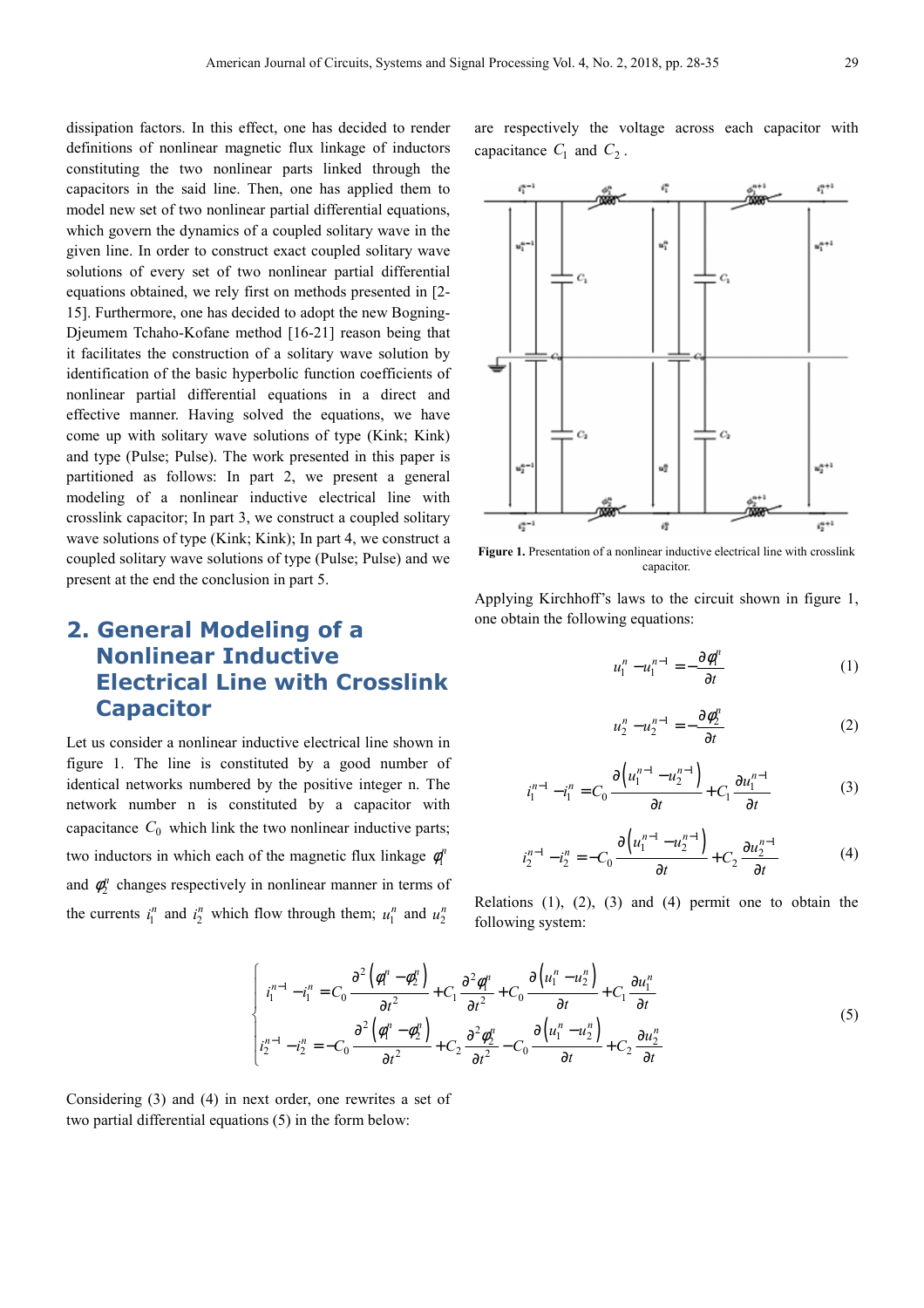30 Tiague Takongmo Guy and Jean Roger Bogning: Construction of Solutions in the Shape (Pulse; Pulse) and (Kink; Kink) of a Set of Two Equations Modeled in a Nonlinear Inductive Electrical Line with Crosslink Capacitor

$$
\begin{cases}\ni_1^{n+1} - 2i_1^n + i_1^{n-1} = C_0 \frac{\partial^2 (\phi_1^n - \phi_2^n)}{\partial t^2} + C_1 \frac{\partial^2 \phi_1^n}{\partial t^2} \\
i_2^{n+1} - 2i_2^n + i_2^{n-1} = -C_0 \frac{\partial^2 (\phi_1^n - \phi_2^n)}{\partial t^2} + C_2 \frac{\partial^2 \phi_2^n}{\partial t^2}\n\end{cases} (6)
$$

To obtain the continuum model, the left hand side of each equation in (6) has to be approximated to a spatial partial derivative with respect to  $x = nh$  which represents the distance measured from the beginning of the line. h represents the distance that separates two consecutive nodes and which is equivalent to the spatial sampling derivative period. One obtains as such spatial partial derivatives using Taylor expansion of  $i_1^{n+1}$  $i_1^{n+1}$  and  $i_1^{n-1}$  $i_1^{n-1}$  closely to  $i_1^n$  by considering the terms till fourth order in the following manner:

$$
i_1^{n+1} = i_1^n + \frac{h}{1!} \frac{\partial i_1^n}{\partial x} + \frac{h^2}{2!} \frac{\partial^2 i_1^n}{\partial x^2} + \frac{h^3}{3!} \frac{\partial^3 i_1^n}{\partial x^3} + \frac{h^4}{4!} \frac{\partial^4 i_1^n}{\partial x^4}
$$
 (7)

$$
i_1^{n-1} = i_1^n - \frac{h}{1!} \frac{\partial i_1^n}{\partial x} + \frac{h^2}{2!} \frac{\partial^2 i_1^n}{\partial x^2} - \frac{h^3}{3!} \frac{\partial^3 i_1^n}{\partial x^3} + \frac{h^4}{4!} \frac{\partial^4 i_1^n}{\partial x^4}
$$
(8)

$$
i_1^{n+1} - 2i_1^n + i_1^{n-1} = \frac{h^2}{1} \frac{\partial^2 i_1^n}{\partial x^2} + \frac{h^4}{12} \frac{\partial^4 i_1^n}{\partial x^4}
$$
(9)

In the same light using Taylor expansion of  $i_2^{n+1}$  $i_2^{n+1}$  and  $i_2^{n-1}$ *n i* − closely to  $i_2^n$  by considering the terms till fourth order one obtains the equation below:

$$
i_2^{n+1} - 2i_2^n + i_2^{n-1} = \frac{h^2}{1} \frac{\partial^2 i_2^n}{\partial x^2} + \frac{h^4}{12} \frac{\partial^4 i_2^n}{\partial x^4}
$$
 (10)

Equation (9) and (10) permits to rewrite the set of two differential equations (6) as follows:

$$
\begin{cases}\n\frac{h^4}{12} \frac{\partial^4 i_1^n}{\partial x^4} + h^2 \frac{\partial^2 i_1^n}{\partial x^2} = C_0 \frac{\partial^2 (\phi_1^n - \phi_2^n)}{\partial t^2} + C_1 \frac{\partial^2 \phi_1^n}{\partial t^2} \\
\frac{h^4}{12} \frac{\partial^4 i_2^n}{\partial x^4} + h^2 \frac{\partial^2 i_2^n}{\partial x^2} = -C_0 \frac{\partial^2 (\phi_1^n - \phi_2^n)}{\partial t^2} + C_2 \frac{\partial^2 \phi_2^n}{\partial t^2}\n\end{cases}
$$
\n(11)

Finally, one obtains the continuum model of the nonlinear inductive electrical line with crosslink capacitor presented in figure 1 by the set of two nonlinear partial differential equation below:

$$
\begin{cases}\n\frac{h^4}{12} \frac{\partial^4 i_1(x,t)}{\partial x^4} + h^2 \frac{\partial^2 i_1(x,t)}{\partial x^2} = C_0 \frac{\partial^2 \left(\phi_1 \left(i_1(x,t)\right) - \phi_2 \left(i_2(x,t)\right)\right)}{\partial t^2} + C_1 \frac{\partial^2 \phi_1 \left(i_1(x,t)\right)}{\partial t^2} \\
\frac{h^4}{12} \frac{\partial^4 i_2(x,t)}{\partial x^4} + h^2 \frac{\partial^2 i_2(x,t)}{\partial x^2} = -C_0 \frac{\partial^2 \left(\phi_1 \left(i_1(x,t)\right) - \phi_2 \left(i_2(x,t)\right)\right)}{\partial t^2} + C_2 \frac{\partial^2 \phi_1 \left(i_2(x,t)\right)}{\partial t^2}\n\end{cases}
$$
\n(12)

# **3. Construction of Solitary Wave Solution in the Shape (Kink; Kink) of the Set of Two Partial Differential Equations (12)**

Let us define each nonlinear magnetic flux linkage of the two inductors constituting each of the two linked parts under the analytical shape as follows:

$$
\begin{cases}\n\phi_1(i_1(x,t)) = A_1i_1(x,t) + A_2i_1^3(x,t) + A_3\ln(i_1(x,t) + A_0) + A_4\ln(i_1(x,t) - A_0) \\
\phi_2(i_2(x,t)) = B_1i_2(x,t) + B_2i_2^3(x,t) + B_3\ln(i_2(x,t) + B_0) + B_4\ln(i_2(x,t) - B_0)\n\end{cases}
$$
\n(13)

With  $\left| i_1(x,t) \right| > \left| A_0 \right|$ ;  $\left| i_2(x,t) \right| > \left| B_0 \right|$ .  $A_1$ ;  $A_2$ ;  $A_3$ ;  $A_4$ ;  $B_1$ ;  $B_2$ ;  $B_3$  and  $B_4$  are non-zero real numbers which will be chosen conveniently. By substituting each of the nonlinear flux linkage  $\phi_1(i_1(x,t))$  and  $\phi_2(i_2(x,t))$  of (13) in (12) we obtain the set of two nonlinear partial differential equations written as: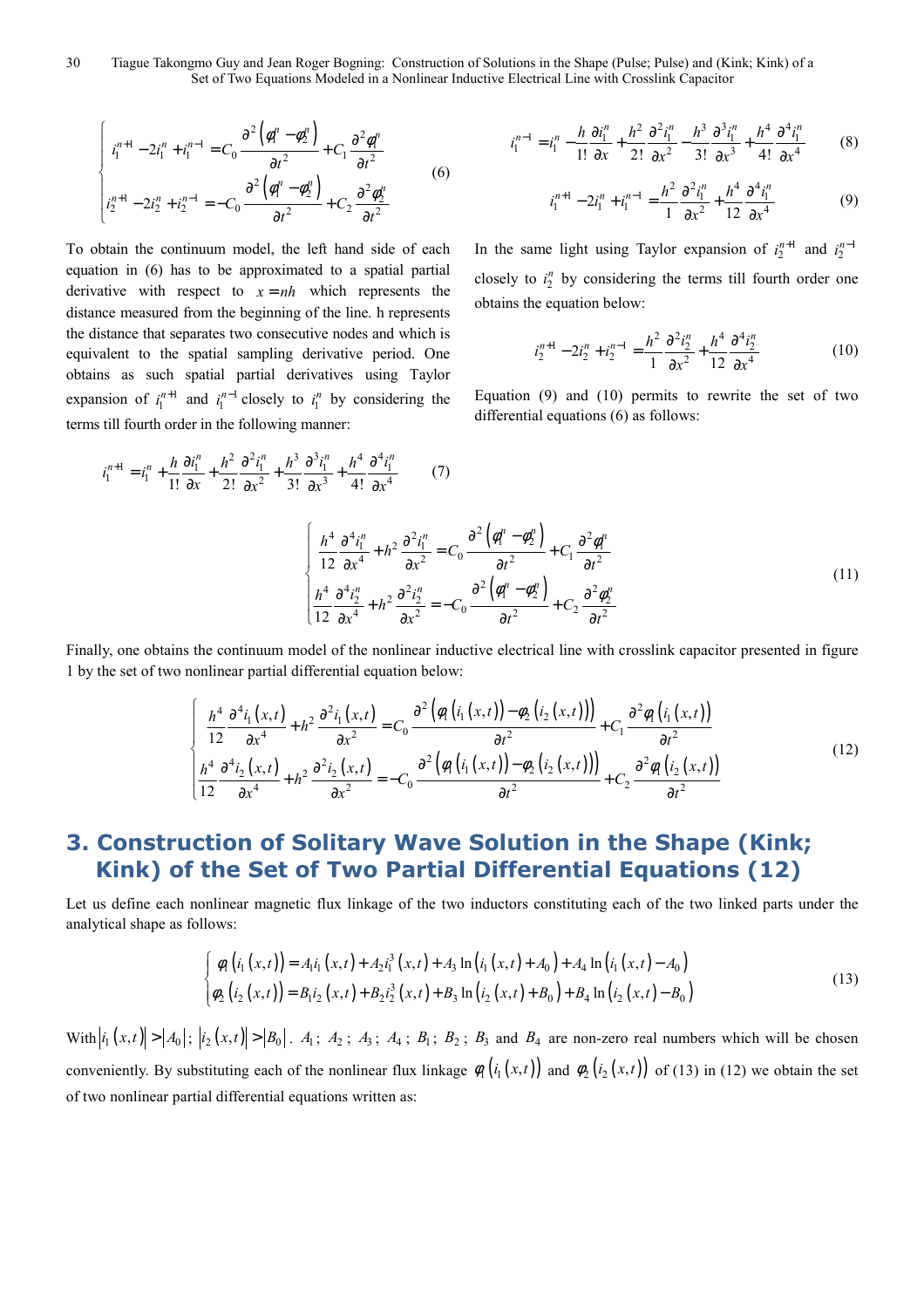$$
\begin{cases}\n\frac{h^4}{12} \frac{\partial^4 i_1(x,t)}{\partial x^4} + h^2 \frac{\partial^2 i_1(x,t)}{\partial x^2} + \frac{C_0 h^4}{12(C_0 + C_2)} \frac{\partial^4 i_2(x,t)}{\partial x^4} + \frac{C_0 h^2}{(C_0 + C_2)} \frac{\partial^2 i_2(x,t)}{\partial x^2} \\
+ \left( \frac{C_0^2}{C_0 + C_2} - C_0 - C_1 \right) \left( A_1 + 3 A_2 i_1^2(x,t) + \frac{A_3}{i_1(x,t) + A_0} + \frac{A_4}{i_1(x,t) - A_0} \right) \frac{\partial^2 i_1(x,t)}{\partial t^2} \\
+ \left( \frac{C_0^2}{C_0 + C_2} - C_0 - C_1 \right) \left( 6 A_2 i_1(x,t) - \frac{A_3}{(i_1(x,t) + A_0)^2} - \frac{A_4}{(i_1(x,t) - A_0)^2} \right) \left( \frac{\partial i_1(x,t)}{\partial t} \right)^2 = 0 \\
\frac{h^4}{12} \frac{\partial^4 i_2(x,t)}{\partial x^4} + h^2 \frac{\partial^2 i_2(x,t)}{\partial x^2} + \frac{C_0 h^4}{12(C_0 + C_1)} \frac{\partial^4 i_1(x,t)}{\partial x^4} + \frac{C_0 h^2}{(C_0 + C_1)} \frac{\partial^2 i_1(x,t)}{\partial x^2} \\
+ \left( \frac{C_0^2}{C_0 + C_1} - C_0 - C_2 \right) \left( B_1 + 3 B_2 i_2^2(x,t) + \frac{B_3}{i_2(x,t) + B_0} + \frac{B_4}{i_2(x,t) - B_0} \right) \frac{\partial^2 i_2(x,t)}{\partial t^2} \\
+ \left( \frac{C_0^2}{C_0 + C_1} - C_0 - C_2 \right) \left( 6 B_2 i_2(x,t) - \frac{B_3}{(i_2(x,t) + B_0)^2} - \frac{B_4}{(i_2(x,t) - B_0)^2} \right) \left( \frac{\partial i_2(x,t)}{\partial t} \right)^2 = 0\n\end{cases} (14)
$$

Let us use Bogning-Djeumen Tchaho-Kofane method [16-21] to come out with the solution of (14) under the analytical shape below:

$$
\begin{pmatrix}\n i_1(x,t) = a \tanh(kx - vt) \\
 i_2(x,t) = b \tanh(kx - vt)\n\end{pmatrix}
$$
\n(15)

Where a; b; k and v are non-zero real numbers to be determined in terms of modeled line parameters. Replacing  $i_1(x,t)$  and  $i_2(x,t)$  given by (15) in (14) we yield the following set of two equations which are written in a simplified form when  $a = A_0$ and  $b = B_0$ :

$$
\begin{cases}\n6C_0h^4bk^4A_0^4 - 36A_0^7v^2A_2C_0C_2 - 36A_0^7v^2A_2C_1C_2 \\
+6h^4A_0^5k^4C_2 + 6h^4A_0^5k^4C_0 - 36A_0^7v^2A_2C_0C_1\n\end{cases} \sinh (kx - vt) \\
\begin{cases}\n-6h^2A_0^5k^2C_0 - 2h^4A_0^5k^4C_2 + 18A_0^7v^2A_2C_0C_2 + 18A_0^7v^2A_2C_1C_2 \\
+18A_0^7v^2A_2C_0C_1 - 2C_0h^4bk^4A_0^4 + 6A_0^5v^2A_1C_0C_1 - 2h^4A_0^5k^4C_0 \\
+6A_0^5v^2A_1C_0C_2 - 6h^2A_0^5k^2C_2 + 6A_0^5v^2A_1C_1C_2 - 6C_0h^2bk^2A_0^4\n\end{cases} \sinh (kx - vt)\cosh^2 (kx - vt) \\
+ \begin{cases}\n3A_0^4v^2A_3C_0C_2 + 3A_0^4v^2A_3C_1C_0 + 3A_0^4v^2A_3C_1C_2 \\
+3A_0^4v^2A_4C_0C_2 + 3A_0^4v^2A_4C_0C_1 + 3A_0^4v^2A_4C_1C_2\n\end{cases} \cosh^3 (kx - vt) = 0\n\end{cases}
$$
\n(16)  
\n
$$
\begin{cases}\n6C_0h^4ak^4B_0^4 - 36B_0^7v^2B_2C_0C_1 - 36B_0^7v^2B_2C_1C_2 \\
+6h^4B_0^5k^4C_1 + 6h^4B_0^5k^4C_0 - 36B_0^7v^2B_2C_0C_2\n\end{cases} \sinh (kx - vt) \\
+ 6h^4B_0^7k^2C_0 - 2h^4B_0^5k^4C_1 + 18B_0^7v^2B_2C_0C_2 - 2h^4B_0^5k^4C
$$

Equation (16) is valid if and only if each of its basic hyperbolic function coefficients is zero. This permits to obtain the following set of fourteen equations: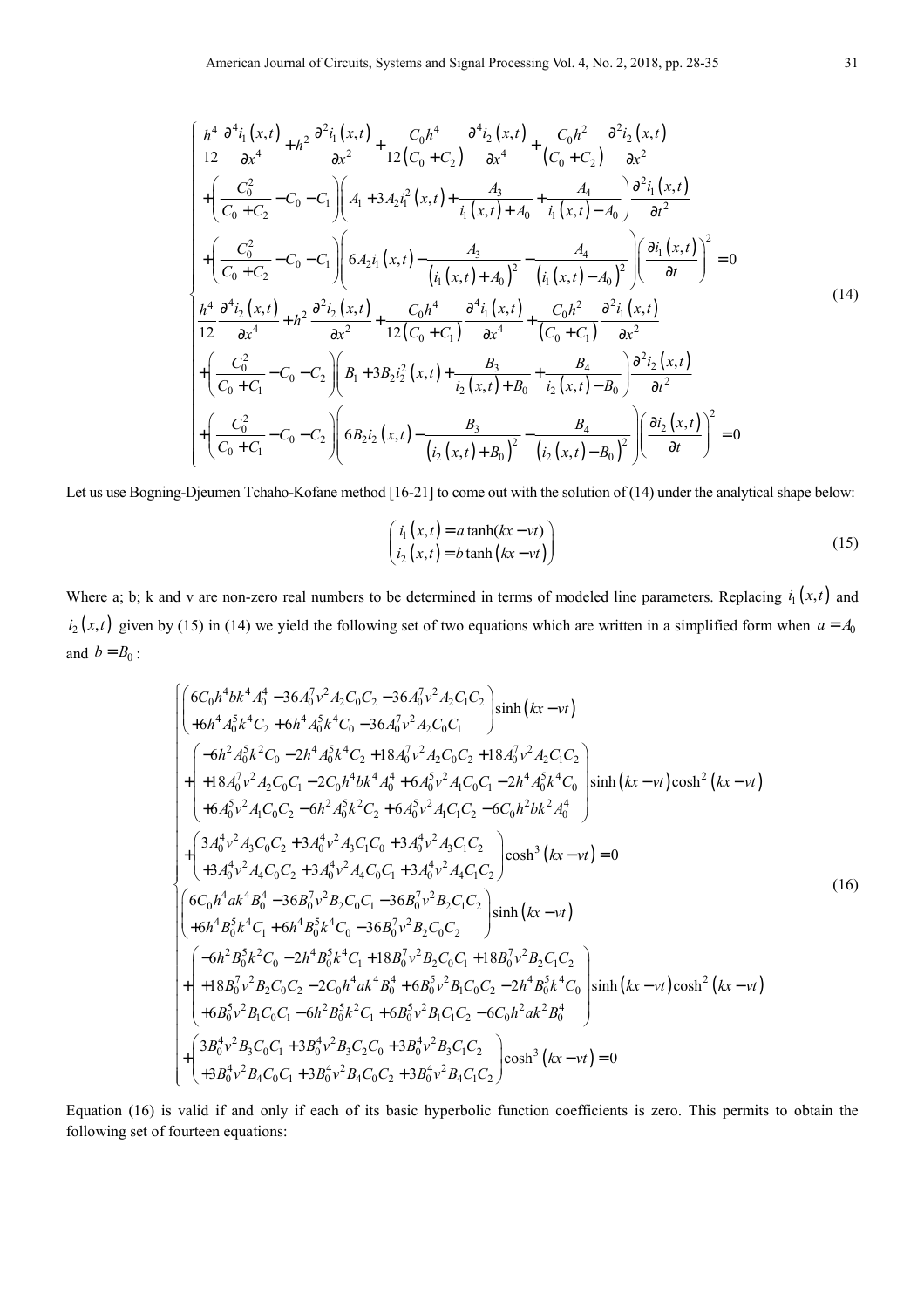#### 32 Tiague Takongmo Guy and Jean Roger Bogning: Construction of Solutions in the Shape (Pulse; Pulse) and (Kink; Kink) of a Set of Two Equations Modeled in a Nonlinear Inductive Electrical Line with Crosslink Capacitor

$$
6C_0h^4bk^4A_0^4 - 36A_0^7v^2A_2C_0C_2 - 36A_0^7v^2A_2C_1C_2
$$
  
\n
$$
+6h^4A_0^5k^4C_2 + 6h^4A_0^5k^4C_0 - 36A_0^7v^2A_2C_0C_1 = 0
$$
  
\n
$$
-6h^2A_0^5k^2C_0 - 2h^4A_0^5k^4C_2 + 18A_0^7v^2A_2C_0C_2 + 18A_0^7v^2A_2C_1C_2
$$
  
\n
$$
+18A_0^7v^2A_2C_0C_1 - 2C_0h^4bk^4A_0^4 + 6A_0^5v^2A_1C_0C_1 - 2h^4A_0^5k^4C_0
$$
  
\n
$$
+6A_0^5v^2A_1C_0C_2 - 6h^2A_0^5k^2C_2 + 6A_0^5v^2A_1C_1C_2 - 6C_0h^2bk^2A_0^4 = 0
$$
  
\n
$$
3A_0^4v^2A_3C_0C_2 + 3A_0^4v^2A_3C_1C_0 + 3A_0^4v^2A_3C_1C_2
$$
  
\n
$$
+3A_0^4v^2A_4C_0C_2 + 3A_0^4v^2A_4C_0C_1 + 3A_0^4v^2A_4C_1C_2 = 0
$$
  
\n
$$
6C_0h^4ak^4B_0^4 - 36B_0^7v^2B_2C_0C_1 - 36B_0^7v^2B_2C_1C_2
$$
  
\n
$$
+6h^4B_0^5k^4C_1 + 6h^4B_0^5k^4C_0 - 36B_0^7v^2B_2C_0C_2 = 0
$$
  
\n
$$
-6h^2B_0^5k^2C_0 - 2h^4B_0^5k^4C_1 + 18B_0^7v^2B_2C_0C_1 + 18B_0^7v^2B_2C_1C_2
$$
<

Haven solved the set of equation (17), it has permitted to present in (18) the coupled solution with conditions of the set of two nonlinear partial differential equations obtained in (14) which model the dynamics of solitary wave of type (Kink; Kink):

$$
a = A_0; b = B_0; v = \pm \sqrt{\frac{6A_0A_2(C_0A_0 + C_0B_0 + C_2A_0)}{(C_1C_0 + C_2C_0 + C_1C_2)(A_0^2A_2 + A_1)^2}}, k = \pm \frac{A_0}{h} \sqrt{\frac{6A_2}{A_0^2A_2 + A_1}}, \frac{6A_0A_2(C_0A_0 + C_0B_0 + C_2A_0)}{(C_1C_0 + C_2C_0 + C_1C_2)(A_0^2A_2 + A_1)^2} > 0,
$$
  
\n
$$
\frac{6A_2}{A_0^2A_2 + A_1} > 0; B_2 = \frac{C_0h^4k^4 + C_1h^4k^4}{6B_0v^2(C_1C_0 + C_2C_0 + C_1C_2)} + \frac{C_0A_0h^4k^4}{6B_0v^2(C_1C_0 + C_2C_0 + C_1C_2)};
$$
  
\n
$$
B_1 = \frac{6C_0h^2k^2 + 6C_1h^2k^2 - C_0h^4k^4 - C_1h^4k^4}{6v^2(C_1C_0 + C_2C_0 + C_1C_2)} + \frac{C_0A_0h^2k^2 - C_0A_0h^4k^4}{6B_0v^2(C_1C_0 + C_2C_0 + C_1C_2)};
$$
  
\n
$$
B_3 = \frac{C_0B_0h^4k^4 + C_1B_0h^4k^4 + C_0A_0h^4k^4 - 6C_0B_0h^2k^2 - 6C_1B_0h^2k^2 - 6C_0A_0h^2k^2}{12v^2(C_1C_0 + C_2C_0 + C_1C_2)};
$$
  
\n
$$
A_3 = \frac{C_0A_0h^4k^4 + C_2A_0h^4k^4 + C_0B_0h^4k^4 - 6C_0A_0h^2k^2 - 6C_2A_0h^2k^2 - 6C_0B_0h^2k^2}{12v^2(C_1C_0 + C_2C_0 + C_1C_2)}; A_4 = -A_3; B_4 = -B_3;
$$
  
\n $$ 

# **4. Construction of Solitary Wave Solution in the Shape (Pulse; Pulse) of the Set of Two Partial Differential Equations (12).**

Let us define each nonlinear magnetic flux linkage of the two inductors constituting each of the two linked parts under the analytical shape as follows: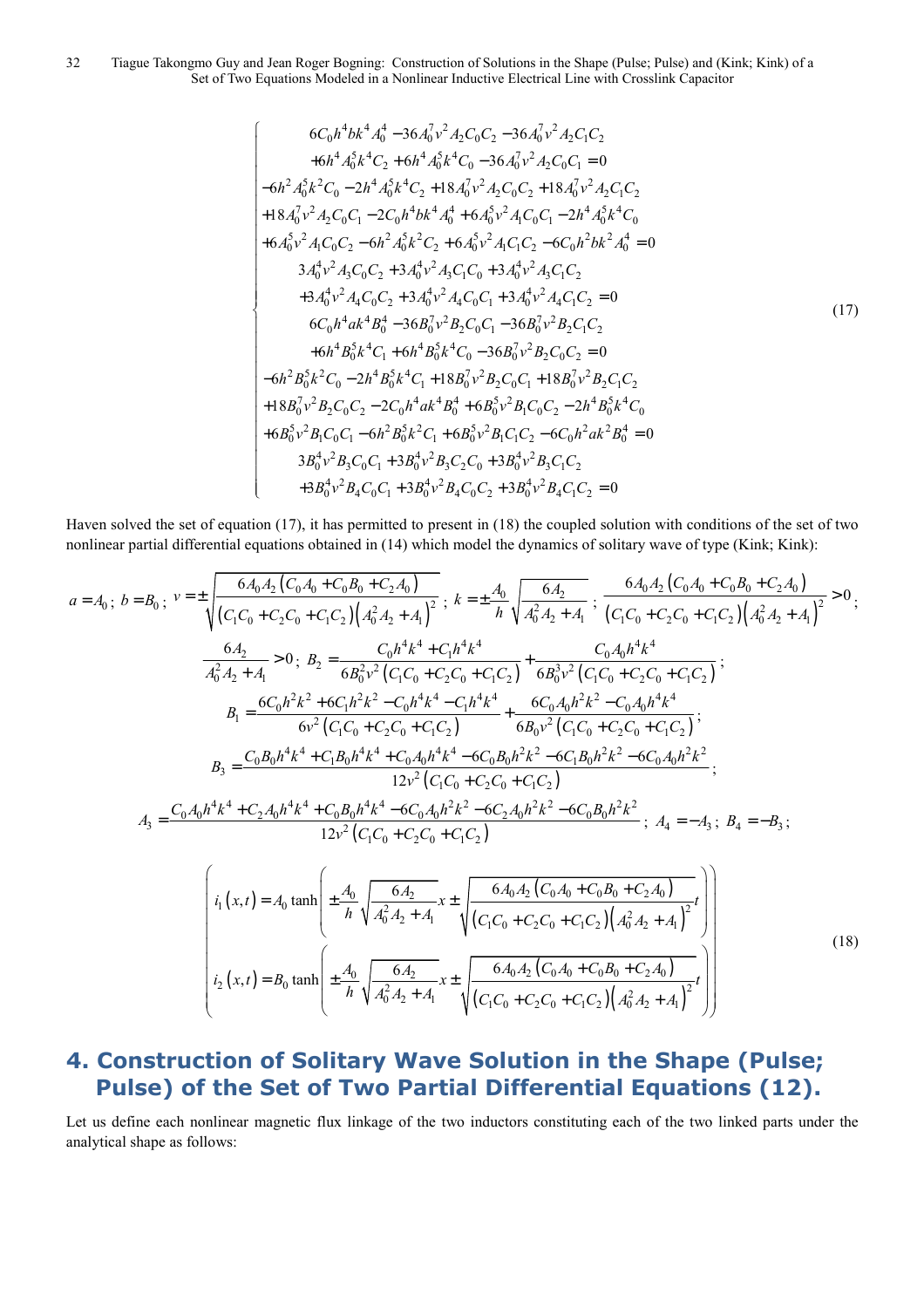$$
\begin{cases}\n\phi_1(i_1(x,t)) = A_1i_1(x,t) + A_2i_1^3(x,t) \\
\phi_2(i_2(x,t)) = B_1i_2(x,t) + B_2i_2^3(x,t)\n\end{cases}
$$
\n(19)

With  $A_1$ ;  $A_2$ ;  $B_1$  and  $B_2$  are non-zero real numbers which will be chosen conveniently. By substituting each of the nonlinear magnetic flux linkage  $\phi_1(i_1(x,t))$  and  $\phi_2(i_2(x,t))$  of (19) in (12) one obtains the set of two nonlinear partial differential equations written as:

$$
\begin{cases}\n\frac{h^4}{12} \frac{\partial^4 i_1(x,t)}{\partial x^4} + h^2 \frac{\partial^2 i_1(x,t)}{\partial x^2} + \frac{C_0 h^4}{12(C_0 + C_2)} \frac{\partial^4 i_2(x,t)}{\partial x^4} + \frac{C_0 h^2}{(C_0 + C_2)} \frac{\partial^2 i_2(x,t)}{\partial x^2} \\
+\left(\frac{C_0^2}{C_0 + C_2} - C_0 - C_1\right) \left(A_1 + 3A_2 i_1^2(x,t)\right) \frac{\partial^2 i_1(x,t)}{\partial t^2} \\
+ 6A_2 \left(\frac{C_0^2}{C_0 + C_2} - C_0 - C_1\right) i_1(x,t) \left(\frac{\partial i_1(x,t)}{\partial t}\right)^2 = 0 \\
\frac{h^4}{12} \frac{\partial^4 i_2(x,t)}{\partial x^4} + h^2 \frac{\partial^2 i_2(x,t)}{\partial x^2} + \frac{C_0 h^4}{12(C_0 + C_1)} \frac{\partial^4 i_1(x,t)}{\partial x^4} + \frac{C_0 h^2}{(C_0 + C_1)} \frac{\partial^2 i_1(x,t)}{\partial x^2} \\
+\left(\frac{C_0^2}{C_0 + C_1} - C_0 - C_2\right) \left(B_1 + 3B_2 i_2^2(x,t)\right) \frac{\partial^2 i_2(x,t)}{\partial t^2} \\
+ 6B_2 \left(\frac{C_0^2}{C_0 + C_1} - C_0 - C_2\right) i_2(x,t) \left(\frac{\partial i_2(x,t)}{\partial t}\right)^2 = 0\n\end{cases} (20)
$$

Let us use Bogning-Djeumen Tchaho-Kofane method [16-21] to come out with the solution of (20) under the analytical shape below:

$$
\begin{pmatrix}\n i_1(x,t) = a \operatorname{sech}(kx - vt) \\
 i_2(x,t) = b \operatorname{sech}(kx - vt)\n\end{pmatrix}
$$
\n(21)

Where a; b; k and v are non-zero real numbers to be determined in terms of modeled line parameters. Replacing  $i_1(x,t)$  and  $i_2(x,t)$  given by (21) in (20) we yield the following set of two equations which are written in a simplified form:

$$
\begin{bmatrix}\n24h^4ak^4C_0 + 24h^4ak^4C_2 + 24h^4bk^4C_0 + 144A_2a^3v^2C_1C_2 + 144A_2a^3v^2C_1C_0 + 144A_2a^3v^2C_0C_2 \\
+ \begin{bmatrix}\nh^4ak^4C_0 - 12av^2A_1C_0C_2 + 12h^2ak^2C_0 + 12h^2ak^2C_2 + 12h^2bk^2C_0 \\
+ h^4bk^4C_0 - 12av^2A_1C_1C_2 + h^4ak^4C_2 - 12av^2A_1C_0C_1\n\end{bmatrix} \cosh^4(kx - vt) \\
+ \begin{bmatrix}\n-24h^2ak^2C_0 - 24h^2ak^2C_2 - 20h^4ak^4C_2 - 20h^4ak^4C_0 \\
-20h^4bk^4C_0 + 24av^2A_1C_1C_0 + 24av^2A_1C_0C_2 + 24av^2A_1C_1C_2 \\
-108A_2a^3v^2C_0C_2 - 108A_2a^3v^2C_1C_0 - 108A_2a^3v^2C_1C_2 - 24h^2bk^2C_0\n\end{bmatrix} \cosh^2(kx - vt) = 0 \\
24h^4bk^4C_0 + 24h^4bk^4C_1 + 24h^4ak^4C_0 + 144B_2b^3v^2C_1C_2 - 144B_2b^3v^2C_2C_0 + 144B_2b^3v^2C_0C_1 \\
+ \begin{bmatrix}\nh^4bk^4C_0 - 12bv^2B_1C_0C_1 + 12h^2bk^2C_0 + 12h^2ak^2C_0 \\
+ h^4ak^4C_0 - 12bv^2B_1C_1C_2 + h^4bk^4C_1 - 12bv^2B_1C_0C_2\n\end{bmatrix} \cosh^4(kx - vt) \\
+ (22) \\
\begin{bmatrix}\n-24h^2bk^2C_0 - 24h^2bk^2C_1 - 20h^4bk^4C_1 - 12b^2b^2C_0C_1 \\
+ h^4
$$

Equation (22) is valid if and only if each of its basic hyperbolic function coefficients is zero. This permits to obtain the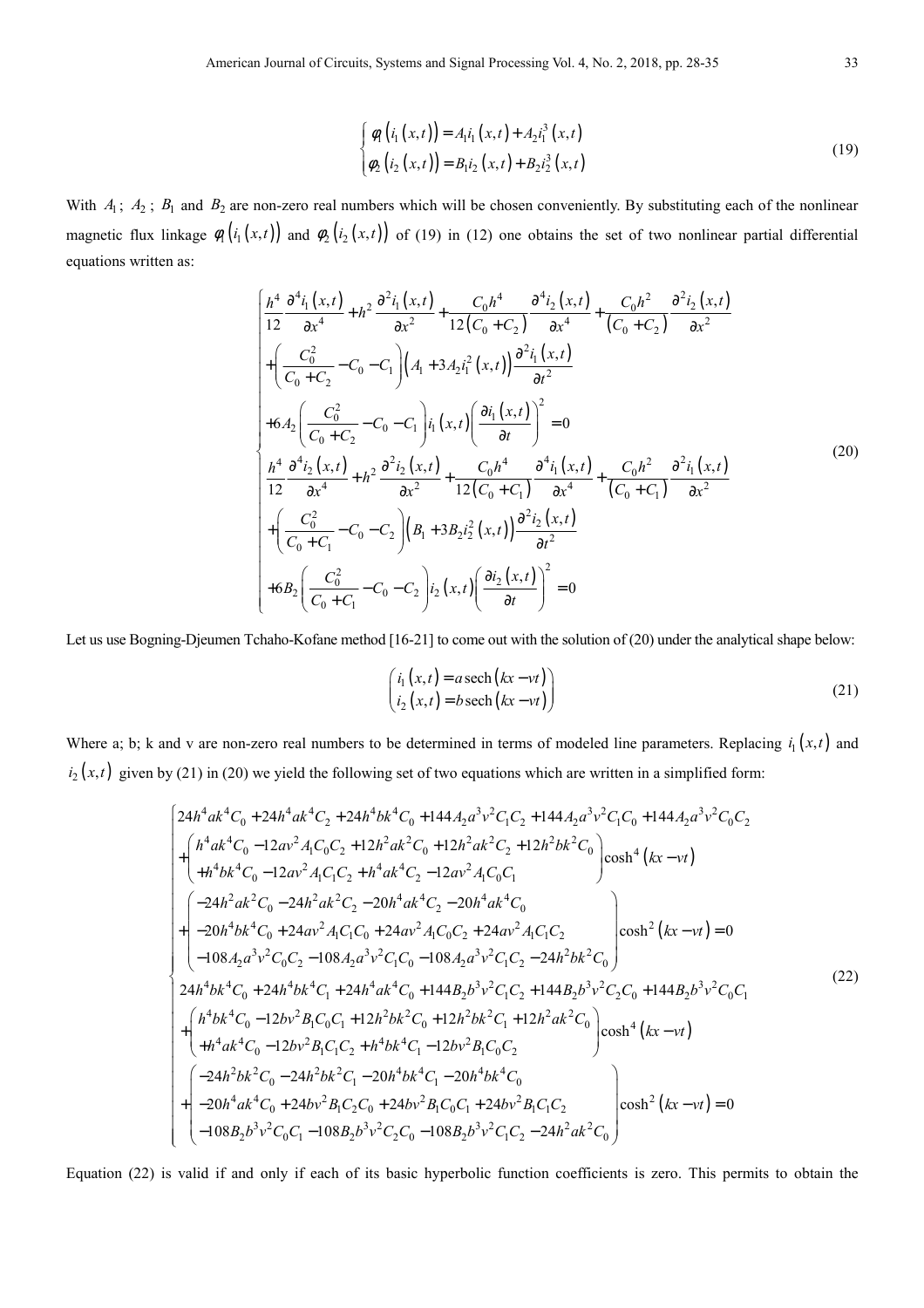following set of twelve equations:

$$
\begin{cases}\n24h^4ak^4C_0 + 24h^4ak^4C_2 + 24h^4bk^4C_0 + 144A_2a^3v^2C_1C_2 + 144A_2a^3v^2C_1C_0 + 144A_2a^3v^2C_0C_2 = 0 \\
h^4ak^4C_0 - 12av^2A_1C_0C_2 + 12h^2ak^2C_0 + 12h^2ak^2C_2 + 12h^2bk^2C_0 \\
+ h^4bk^4C_0 - 12av^2A_1C_1C_2 + h^4ak^4C_2 - 12av^2A_1C_0C_1 = 0 \\
-24h^2ak^2C_0 - 24h^2ak^2C_2 - 20h^4ak^4C_2 - 20h^4ak^4C_0 \\
-20h^4bk^4C_0 + 24av^2A_1C_1C_0 + 24av^2A_1C_0C_2 + 24av^2A_1C_1C_2 \\
-108A_2a^3v^2C_0C_2 - 108A_2a^3v^2C_1C_0 - 108A_2a^3v^2C_1C_2 - 24h^2bk^2C_0 = 0\n\end{cases}
$$
\n
$$
\begin{cases}\n24h^4bk^4C_0 + 24h^4bk^4C_1 + 24h^4ak^4C_0 + 144B_2b^3v^2C_1C_2 + 144B_2b^3v^2C_1C_2 - 144B_2b^3v^2C_0C_1 = 0 \\
h^4bk^4C_0 - 12bv^2B_1C_0C_1 + 12h^2bk^2C_0 + 12h^2bk^2C_1 + 12h^2ak^2C_0 \\
+ h^4ak^4C_0 - 12bv^2B_1C_0C_2 + h^4bk^4C_1 - 12bv^2B_1C_0C_2 = 0 \\
-24h^2bk^2C_0 - 24h^2bk^2C_1 - 20h^4bk^4C_1 - 20h^4bk^4C_0\n\end{cases}
$$
\n
$$
\begin{cases}\n-20h^4ak^4C_0 + 24bb^2B_1C_2C_0 + 2
$$

Haven solved the set of equations (23), it has permitted to present in (24) the coupled solution with conditions of the set of two nonlinear partial differential equations obtained in (20) which model the dynamics of solitary waves of type (Pulse; Pulse):

$$
k = \pm \frac{1}{h} \left[ -6 + \left( \frac{36 + 6B_1 v^2 C_0 + 6v^2 A_1 C_1 + 6C_0 v^2 A_1 + 6B_1 v^2 C_2}{+6v^2 \left( \frac{B_1^2 C_0^2 - 2C_0 B_1 A_1 C_1 + 2B_1 C_0^2 A_1 + 2B_1^2 C_0 C_2 + A_1^2 C_1^2}{+2A_1^2 C_1 C_0 - 2B_1 A_1 C_2 C_1 + C_0^2 A_1^2 - 2C_0 B_1 A_1 C_2 + B_1^2 C_2^2} \right)^{\frac{1}{2}} \right]_{}^{\frac{1}{2}}; a = \pm hk \sqrt{\frac{-2A_1}{A_2 (12 + h^2 k^2)}};
$$
  
\n
$$
b = -\frac{a \left( 6A_2 v^2 a^2 C_0 C_2 + 6A_2 v^2 a^2 C_1 C_0 + 6A_2 v^2 a^2 C_1 C_2 + k^4 h^4 C_0 + k^4 h^4 C_2 \right)}{k^4 h^4 C_0}; v = \pm \frac{k^2 h^2}{B_2 b^2} \sqrt{\frac{-B_2 b (C_0 b + C_1 b + C_0 a)}{6 (C_0 C_1 + C_0 C_2 + C_1 C_2)}};
$$
  
\n
$$
B_1 > 0; A_2 < 0; B_2 < 0; A_1 > 0; \left( \frac{i_1 (x, t) = a \operatorname{sech} (kx - vt)}{i_2 (x, t) = b \operatorname{sech} (kx - vt)} \right)
$$
(24)

2

 $(x,t) = b \operatorname{sech}(kx - vt)$ 

 $(i_2(x,t) = b \operatorname{sech}(kx - vt))$ 

 $(t) = b$  sech

### **5. Conclusion**

One has modeled and constructed a coupled solitary wave solution of two different set of nonlinear partial derivative equations of an inductive electrical line with crosslink capacitor. It is therefore important to point out that the results obtained will first of all enable us in the domain of physics and telecommunication of engineering, the manufacturing of new transmission lines as inductive electrical lines whose magnetic flux linkage of inductors in which, one varies in a nonlinear shape defined in (13) and the other one varies in a nonlinear shape defined in (19). In addition, these results will permit to ameliorate the quality of signals that will be propagated in those new lines. In fact, those signals are solitary waves of type (Pulse; Pulse) obtained in (24) and type (Kink; Kink) obtained in (18) which by their definitions, propagate on a very long distance by maintaining their shape;

their speed and resist best on different dissipation factors. Finally, in a typical mathematics domain, the results obtained have permitted to define in (14) and (20) two new set of nonlinear partial derivative equations which have respectively for exact solutions the coupled solitary wave (18) and (24); this augments the field of mathematical knowledge. It is necessary to recall that the inductive electrical line with crosslink capacitor that we have studied is advantageous for the fact that it permits simultaneously the propagation of a set of two solitary waves contrary to a noncoupled inductive electrical line which only enables the propagation of one solitary wave when the signal considered is the current; the more we will multiply the crosslink in the line, the more we will multiply the simultaneous propagation of solitary waves in the line. In order to inquire ideas concerning the stability of obtained solitary waves, it seems for us to study later their modulational instability before carrying out the practical survey where we will experiment